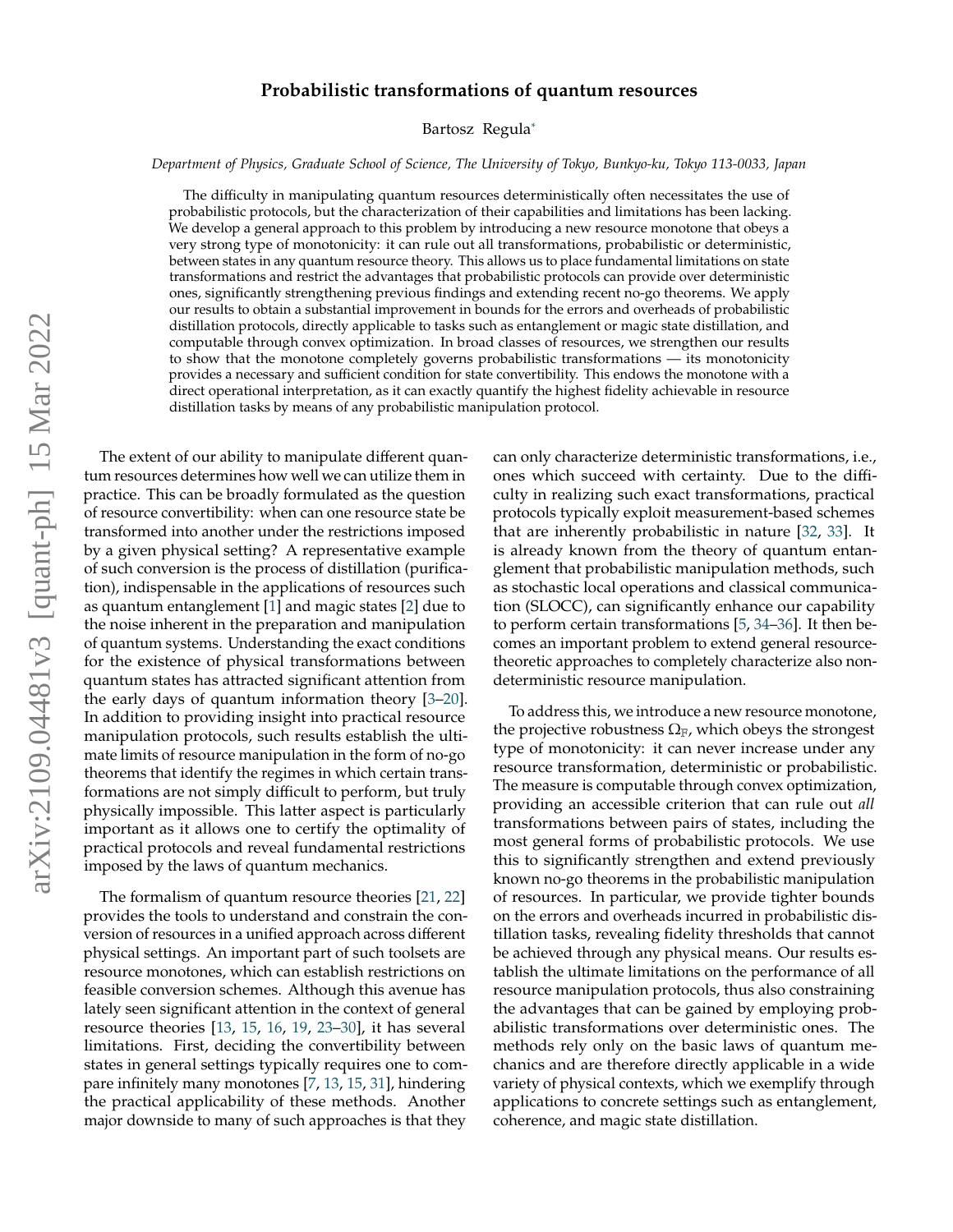Notably, our no-go theorems can serve not only as necessary conditions for resource manipulation, but also as sufficient ones. We show that in several types of quantum resources — e.g. in the whole class of affine resource theories, which includes important examples such as coherence, asymmetry, and imaginarity, as well as in the distillation of quantum entanglement with nonentangling operations — the projective robustness  $\Omega_F$ completely governs probabilistic convertibility between states. This establishes  $\Omega_{\mathbb{F}}$  as an operationally meaningful monotone that plays a fundamental role in understanding the manipulation of quantum resources, exactly quantifying the best achievable fidelity in resource distillation achievable through any probabilistic protocol.

Here we introduce the main concepts and results. The detailed technical derivations, as well as additional details and extensions can be found in [\[37\]](#page-5-15).

# **Resource transformations**

Resource theories are frameworks concerned with manipulating quantum systems under some physical constraints on the allowed states and operations [\[21,](#page-5-1) [22\]](#page-5-2). Any such restriction singles out the *free states* F and the *free operations* O that are allowed within the restricted setting. For our results to be as general as possible, we only make two basic assumptions about the set of free states F: that it is closed and convex. In a similar axiomatic manner, we take O to be the maximal physically consistent set of free operations, namely, all channels that do not generate a given resource. Deterministic transformations  $\mathcal{E} \in \mathbb{O}$ are then completely positive and trace-preserving maps for which  $\mathcal{E}(\sigma) \in \mathbb{F}$  for all free  $\sigma$ .

We will model probabilistic transformations using stochastic quantum operations, that is, ones that are not necessarily trace preserving. Such maps can be thought of as being part of a quantum instrument [\[38,](#page-5-16) [39\]](#page-5-17) composed of free operations. The question of probabilistic convertibility between two states then reduces to the existence of a map  $\mathcal{E}(\rho) = p\rho'$  for some  $p \in (0, 1]$  where  $\mathcal E$  is a sub-<br>pormalized free operation that is a completely positive normalized free operation, that is, a completely positive and trace–non-increasing map such that  $\mathcal{E}(\sigma) \propto \sigma' \in \mathbb{F}$ for all  $\sigma \in \mathbb{F}$ . We use  $\mathbb{O}$  to denote both deterministic and probabilistic (trace–non-increasing) free maps. In the settings of interest discussed in this work, this is the largest possible choice of free probabilistic transformations, meaning that all no-go results shown for the operations O will necessarily apply to any other physical type of free operations.

## **Resource monotones**

A resource monotone  $M_F$  is any function which is monotonic under deterministic free operations, that is,  $M_{\mathbb{F}}(\rho) \geq M_{\mathbb{F}}(\mathcal{E}(\rho))$  for a channel  $\mathcal{E} \in \mathbb{O}$  [\[22,](#page-5-2) [40\]](#page-5-18). Any such monotone can be used to rule out the existence of a

transformation between two states — if  $M_{\mathbb{F}}(\rho) < M_{\mathbb{F}}(\rho')$ ,<br>then there cannot exist a free operation that transforms of then there cannot exist a free operation that transforms  $\rho$ to  $\rho'$  with certainty. The situation is more complicated when probabilistic transformations are concerned [\[40\]](#page-5-18), and in fact most known resource monotones can never be used to rule out the existence of such stochastic protocols.

Two monotones that have found a variety of uses in the description of quantum resources are the *(generalized) robustness*  $R_F$  [\[41,](#page-5-19) [42\]](#page-5-20) and the *resource weight*  $W_F$  [\[43\]](#page-5-21). The two measures can both be expressed in terms of the maxrelative entropy  $D_{\text{max}}$  [\[42\]](#page-5-20), the non-logarithmic variant of which we define as

$$
R_{\max}(\rho||\sigma) \coloneqq 2^{D_{\max}(\rho||\sigma)} = \inf \{ \lambda \mid \rho \le \lambda \sigma \}, \qquad (1)
$$

where the inequality  $\rho \leq \lambda \sigma$  means that  $\lambda \sigma - \rho$  is positive semidefinite. We can then write  $R_F(\rho) \cong$  $\min_{\sigma \in \mathbb{F}} R_{\text{max}}(\rho || \sigma)$  and  $W_{\mathbb{F}}(\rho) := \left[ \min_{\sigma \in \mathbb{F}} R_{\text{max}}(\sigma || \rho) \right]^{-1}$ .

Although both the robustness and weight are operationally useful monotones [\[19,](#page-5-6) [29,](#page-5-22) [30,](#page-5-8) [44](#page-5-23)[–47\]](#page-5-24), they generally do not provide tight restrictions on probabilistic transformations [\[29,](#page-5-22) [30\]](#page-5-8). The starting point of this Letter is the observation that stronger limitations can be obtained by introducing a new monotone which combines the properties of the two.

### **Projective robustness**

We define the *projective robustness*  $\Omega_F$  as

$$
\Omega_{\mathbb{F}}(\rho) \coloneqq \min_{\sigma \in \mathbb{F}} R_{\max}(\rho \| \sigma) R_{\max}(\sigma \| \rho). \tag{2}
$$

The quantity owes its name to the fact that, for fixed  $\rho$ and  $\sigma$ , the expression ln  $R_{\text{max}}(\rho||\sigma) R_{\text{max}}(\sigma||\rho)$  is known as the Hilbert projective metric [\[8,](#page-5-25) [48,](#page-5-26) [49\]](#page-5-27). This metric has found use in understanding transformations of pairs of quantum states [\[8,](#page-5-25) [12\]](#page-5-28), but has not been applied as a resource monotone before.

The projective robustness obeys a number of useful properties [\[37\]](#page-5-15). It is important to note that  $\Omega_F$  will not be finite for all states:  $\Omega_{\mathbb{F}}(\rho) < \infty$  if and only if there exists a free state  $\sigma$  such that supp  $\rho = \text{supp } \sigma$ . In most commonly encountered resource theories, this means that  $\Omega_F$  will always be finite for full-rank states, but will diverge to infinity for resourceful pure states. However, since adding a small amount of noise can make any state full rank, we will see that it can lead to useful results even when pure states are considered.

Importantly,  $\Omega_F$  can always be computed as a convex optimization problem. We have that

$$
\Omega_{\mathbb{F}}(\rho) = \inf \left\{ \gamma \in \mathbb{R}_+ \middle| \rho \le \widetilde{\sigma} \le \gamma \rho, \ \widetilde{\sigma} \in \text{cone}(\mathbb{F}) \right\}
$$

$$
= \sup \left\{ \frac{\text{Tr} \, A\rho}{\text{Tr} \, B\rho} \middle| A, B \ge 0, \ \frac{\text{Tr} \, A\sigma}{\text{Tr} \, B\sigma} \le 1 \ \forall \sigma \in \mathbb{F} \right\},\tag{3}
$$

where  $cone(\mathbb{F}) = \{\lambda \sigma \mid \lambda \in \mathbb{R}_+, \sigma \in \mathbb{F}\}$  denotes the cone generated by the set of free states. In many relevant generated by the set of free states. In many relevant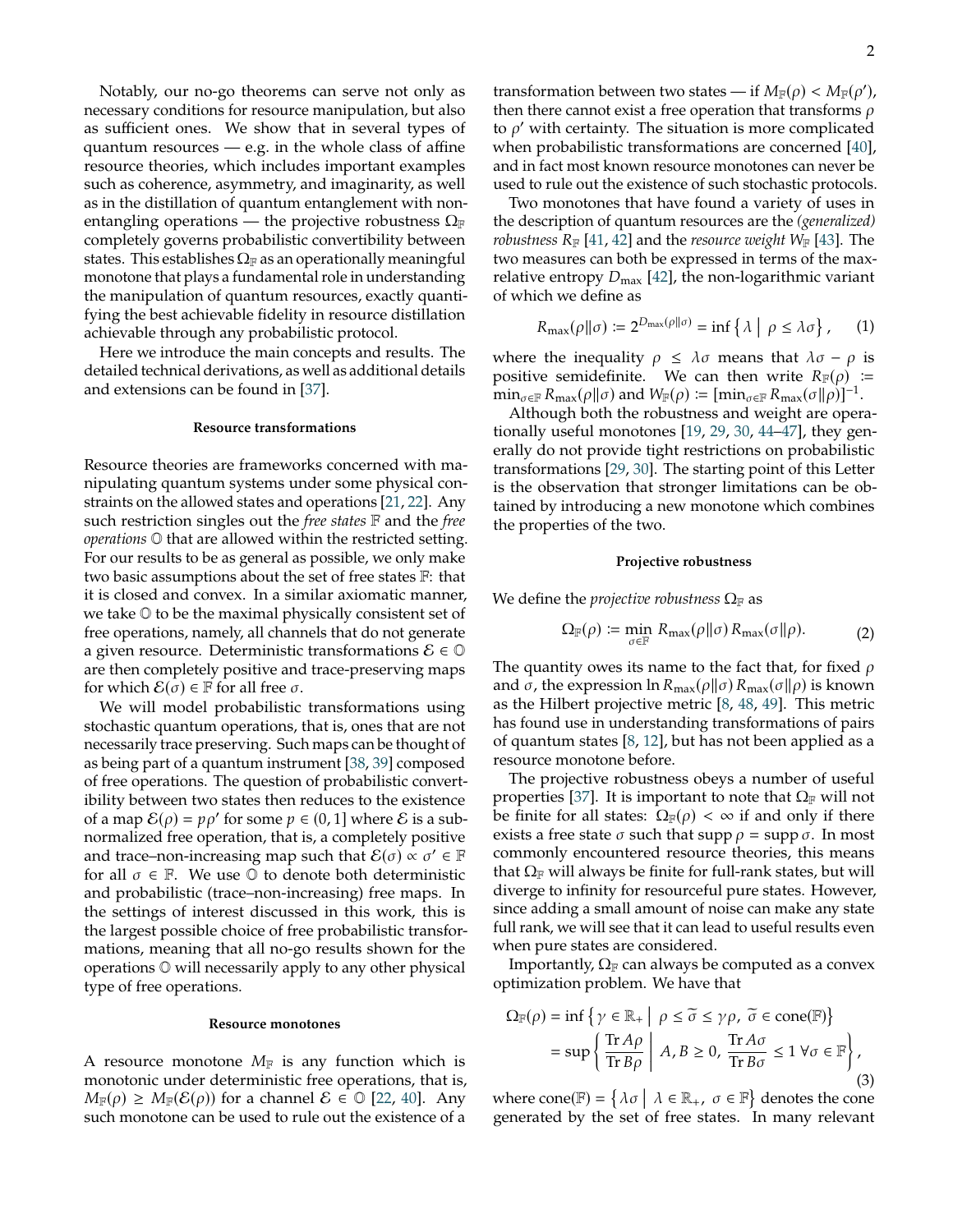cases of resources— such as quantum coherence, magic, or the theory of non-positive partial transpose — this optimization reduces to a semidefinite program.

#### **No-go theorem for resource transformations**

A notable property of the projective robustness is the very strong form of monotonicity that it obeys:  $\Omega_F$  cannot be increased by any free operation, not even probabilistically.

# <span id="page-2-0"></span>**Theorem 1.** If there exists a free transformation from  $\rho$  to  $\rho'$ , *probabilistic or deterministic, then*  $\Omega_{\mathbb{F}}(\rho) \ge \Omega_{\mathbb{F}}(\rho').$

The Theorem thus establishes a necessary condition for the existence of any probabilistic transformation between two states, valid in all quantum resource theories.

At the basic level, the result shows that whenever there exists a free probabilistic operation  $\mathcal{E} \in \mathbb{O}$  which transforms  $\rho$  to some output state with non-zero probability, it necessarily holds that  $\Omega_{\mathbb{F}}(\rho) \geq \Omega_{\mathbb{F}}(\mathcal{E}(\rho)) = \Omega_{\mathbb{F}}\left(\frac{\mathcal{E}(\rho)}{\text{Tr}\mathcal{E}(\rho)}\right)$  $\frac{\mathcal{E}(\rho)}{\text{Tr} \mathcal{E}(\rho)}$ . However, the statement of Theorem [1](#page-2-0) is actually stronger than this. An intriguing phenomenon in probabilistic resource manipulation is that there exist cases where the transformation  $\rho \rightarrow \rho'$  is impossible with any nonzero probability, but one can nevertheless approach  $\rho'$ arbitrarily closely [\[36\]](#page-5-14). Then, there can exist a sequence of operations  $(\mathcal{E}_n)_n \in \mathbb{O}$  such that  $\text{Tr} \mathcal{E}_n(\rho) \to 0$  but  $\frac{\mathcal{E}_n(\hat{\rho})}{\text{Tr} \mathcal{E}_n(\rho)} \rightarrow \rho'$ . That is, the transformation might only be possible asymptotically, with probability of success vanishing as the fidelity approaches 1. The monotonicity of  $\Omega_F$  covers also this case: whenever such a protocol exists, we must have  $\Omega_{\mathbb{F}}(\rho) \geq \Omega_{\mathbb{F}}(\rho')$ . Put another way: whenever  $\Omega_{\mathbb{F}}(\rho) < \Omega_{\mathbb{F}}(\rho')$ , there cannot exist any physical free transformation taking  $\rho$  arbitrarily close to  $\rho'$ .

In addition to providing quantitative limitations that we will explore shortly, the restriction imposed here immediately strengthens and generalizes the no-go theorems of Ref. [\[24\]](#page-5-29) — no state with a finite  $\Omega_F$  can be transformed to a state  $\rho'$  for which  $\Omega_{\mathbb{F}}(\rho') = \infty$ , where the latter includes all pure resourceful states. This also extends previous results that dealt with the impossibility of entanglement [\[36,](#page-5-14) [50–](#page-5-30)[53\]](#page-5-31) and coherence purification [\[54,](#page-5-32) [55\]](#page-5-33).

Another monotone with similar type of monotonicity is the Schmidt number in entanglement theory [\[56\]](#page-6-0), but this quantity is significantly more difficult to compute than  $\Omega_F$  for general quantum states, and its discrete character makes it unclear whether it could lead to tight quantitative bounds like the ones that we consider in this work.

## **Sufficient condition for probabilistic transformations**

We will now show that Theorem [1](#page-2-0) can also give a sufficient condition for transforming resources. In such cases, it follows that the projective robustness  $\Omega_F$  completely governs the ability to transform one state into another through probabilistic means, as long as all resource–nongenerating operations O are considered [\[57\]](#page-6-1). This result will require us to consider different types of resource theories separately.

We begin with an important class of theories dubbed *affine resource theories* [\[13\]](#page-5-3), which includes quantum coherence [\[58\]](#page-6-2), asymmetry [\[59\]](#page-6-3), thermodynamics [\[10\]](#page-5-34), or the recently studied imaginarity [\[60,](#page-6-4) [61\]](#page-6-5). Such theories are distinguished by the fact that the set of free states  $F$  is the intersection of some affine subspace with the set of all states.

**Theorem 2.** *In any affine resource theory, there exists a free* probabilistic transformation  $\rho \to \rho'$  if and only if  $\Omega_{\mathbb{F}}(\rho) \geq 0$  $\Omega_{\mathbb{F}}(\rho').$ 

The proof of this result combines insights from the characterization of affine resource measures in Ref. [\[19\]](#page-5-6) with a proof method of Ref. [\[8\]](#page-5-25), where transformations of pairs of quantum states were considered.

The case of non-affine theories requires a slightly different approach. Let us introduce a variant of the maxrelative entropy  $R_{\text{max}}$  as

$$
R_{\max}^{\mathbb{F}}(\rho \| \sigma) \coloneqq \inf \{ \lambda \mid \rho \leq_{\mathbb{F}} \lambda \sigma \}, \tag{4}
$$

where  $A \leq_{\mathbb{F}} B \iff B - A \in \text{cone}(\mathbb{F})$ . The *standard robustness*  $\overline{R}_{\mathbb{F}}^{\mathbb{F}}$  [\[41\]](#page-5-19), also known as free robustness, is a resource monotone defined as  $R_{\mathbb{F}}^{\mathbb{F}}(\rho) \coloneqq \min_{\sigma \in \mathbb{F}} R_{\max}^{\mathbb{F}}(\rho || \sigma)$ .<br>We analogously define the *free projective robustness* as We analogously define the *free projective robustness* as

$$
\Omega_{\mathbb{F}}^{\mathbb{F}}(\rho) \coloneqq \min_{\sigma \in \mathbb{F}} R_{\max}^{\mathbb{F}}(\rho \| \sigma) R_{\max}(\sigma \| \rho). \tag{5}
$$

Notice that  $\Omega_\mathbb{F}^\mathbb{F}(\rho)\geq \Omega_\mathbb{F}(\rho)$  in general.  $\Omega_\mathbb{F}^\mathbb{F}$  is not useful in affine resource theories as it diverges for all resourceful states; it can, however, be applied in theories where the set of free states  $\mathbb F$  is of full measure in the set of all states. Such theories are known as *full dimensional*, and include e.g. quantum entanglement [\[32\]](#page-5-11) or magic (non-stabilizerness) [\[62,](#page-6-6) [63\]](#page-6-7). We then give the following sufficient condition, which we will see to be necessary and sufficient in relevant cases.

**Theorem 3.** *In any full-dimensional resource theory, there* exists a free probabilistic transformation  $\rho \to \rho'$  if  $\Omega_{\mathbb{F}}(\rho) \geq 0$ ΩF F (𝜌 0 )*. Conversely, when such a transformation exists, then*  $\Omega_{\mathbb{F}}(\rho) \geq \Omega_{\mathbb{F}}(\rho')$  and  $\Omega_{\mathbb{F}}^{\mathbb{F}}(\rho) \geq \Omega_{\mathbb{F}}^{\mathbb{F}}(\rho').$ 

# **Probabilistic resource distillation**

The task of distillation is concerned with extracting some noiseless, pure resource state  $\phi$  from a noisy state  $\rho$ . Since such transformations are often very difficult to achieve exactly, we allow for a small error in the conversion. We are then concerned with achieving a transformation  $\rho \rightarrow \tau$  probabilistically, where  $\tau$  is a state close to the target state in fidelity:  $F(\tau, \phi) \geq 1 - \varepsilon$ . Our aim will be to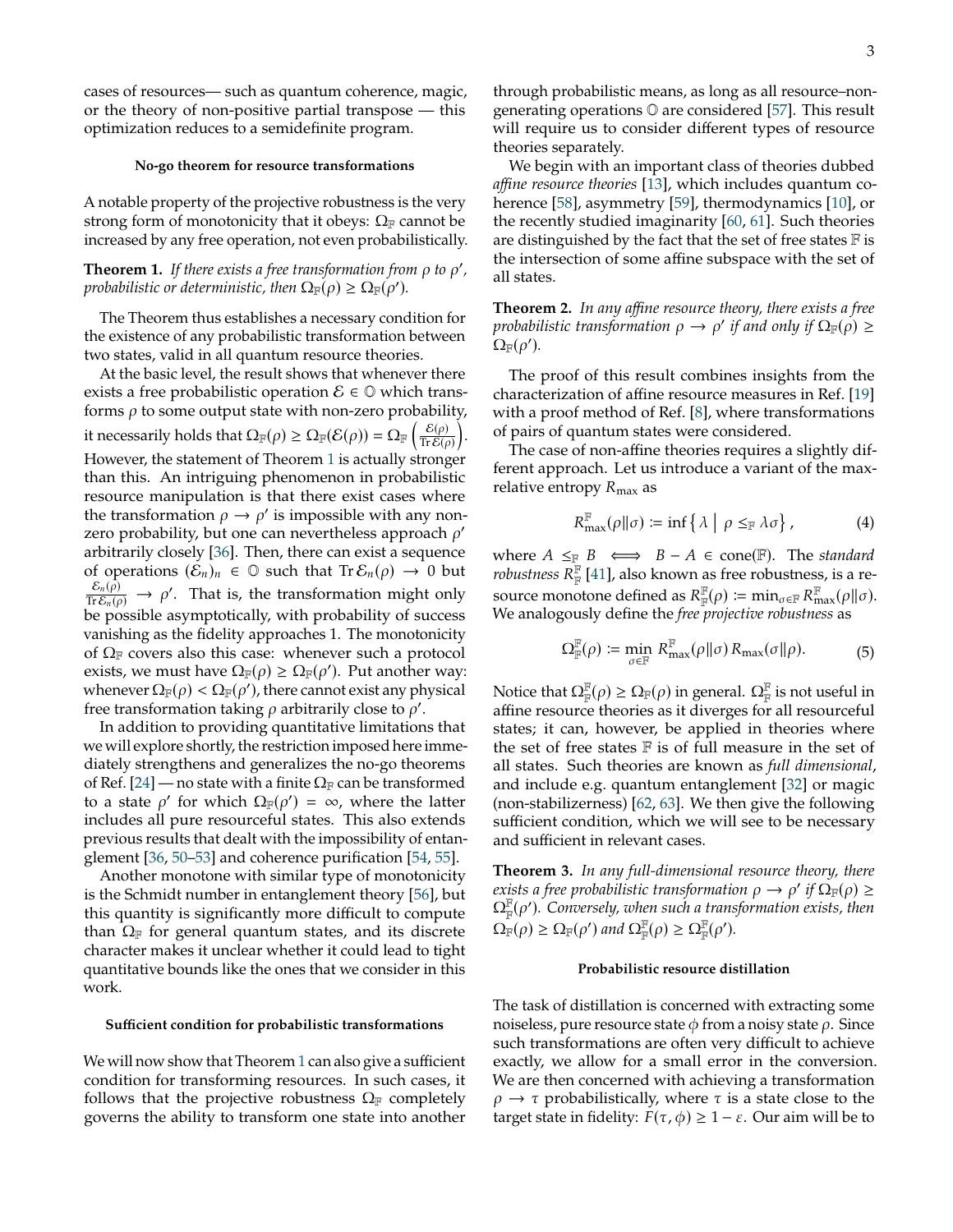establish thresholds on the fidelity achievable through any such protocol.

First studied in entanglement theory [\[34,](#page-5-13) [36,](#page-5-14) [50,](#page-5-30) [52,](#page-5-35) [64–](#page-6-8) [66\]](#page-6-9), purification tasks of this type have recently been investigated in the context of general resource theories. Of particular relevance are recent bounds based on the robustness  $R_F$  [\[19,](#page-5-6) [29\]](#page-5-22) and the resource weight  $W_F$  [\[29,](#page-5-22) [30\]](#page-5-8), although most of their applications were limited to deterministic protocols. In a different approach, Ref. [\[24\]](#page-5-29) showed a relation that we will refer to as the eigenvalue bound, aiming to understand trade-offs between the error  $\varepsilon$  and the achievable probability  $p$  of successful transformation. However, we can show [\[37\]](#page-5-15) that, as a restriction on achievable probabilities, the bound of Ref. [\[24\]](#page-5-29) is vacuous: its dependence on the probability  $p$  is superficial, and the bound holds equally for all probabilistic protocols. We will also see that, as a bound on distillation error, it performs much worse than restrictions obtained using  $\Omega_{\mathbb{F}}$ .

We now use the projective robustness to establish a general error threshold that cannot be exceeded by any probabilistic protocol in any quantum resource theory.

<span id="page-3-1"></span>**Theorem 4.** *If there exists a free transformation*  $\rho \rightarrow \tau$  *such that*  $\tau$  *is a state satisfying*  $F(\tau, \phi) \geq 1 - \varepsilon$  *for some resourceful pure state* φ, *then* 

$$
\varepsilon \ge \left(\frac{F_{\mathbb{F}}(\phi)}{1 - F_{\mathbb{F}}(\phi)} \Omega_{\mathbb{F}}(\rho) + 1\right)^{-1} \tag{6}
$$

*where*  $F_{\mathbb{F}}(\phi) = \max_{\sigma \in \mathbb{F}} \langle \phi | \sigma | \phi \rangle$ .

Such probabilistic distillation thresholds have previously attracted significant attention in the study of quantum entanglement [\[36,](#page-5-14) [50,](#page-5-30) [52,](#page-5-35) [64\]](#page-6-8), but even in that case no general quantitative bound was known. In entanglement theory, the maps O correspond to all non-entangling protocols, and the result can be thought of as a threshold for the manipulation of entanglement under such extended transformations, or under the more restricted class of LOCC.

### **Achievability**

In Figure [1](#page-3-0) we plot our bound applied to one-shot coherence distillation, showing that Theorem [4](#page-3-1) gives the tightest possible restriction on the achievable error. This motivates the question of whether our threshold can exactly characterize probabilistic distillation of resources in more general settings. Indeed, we show this to be the case whenever the target pure state  $\phi$  is chosen to be a maximally resourceful state  $\phi_{\star}$ , a very natural choice in practical distillation protocols — for instance, in entanglement theory, this can be understood as a maximally entangled state of some dimension.

<span id="page-3-2"></span>**Theorem 5.** Let  $\phi_{\star}$  be a state that maximizes the robustness <sup>𝑅</sup><sup>F</sup> *among all states of the same dimension. Then, as long as*



<span id="page-3-0"></span>FIG. 1. **Bounding achievable error in coherence distillation.** We plot lower bounds on the error  $\varepsilon$  incurred in distilling a maximally coherent state  $|+\rangle\langle+|$  from the noisy state  $\mathcal{A}_{\gamma}(|+\rangle\langle+|)$ under maximally incoherent operations [\[67,](#page-6-10) [68\]](#page-6-11), where  $\mathcal{H}_{\gamma}$ is the amplitude damping channel with damping parameter  $γ$ . Plotted are bounds based on the projective robustness  $Ω<sub>F</sub>$ (Theorem [4\)](#page-3-1), robustness  $R_F$  [\[19,](#page-5-6) [69\]](#page-6-12), weight  $W_F$  [\[29,](#page-5-22) [30\]](#page-5-8), and the eigenvalue bound [\[24\]](#page-5-29). Achievable performance of probabilistic protocols [\[54\]](#page-5-32) is then plotted for  $p \in \{0.9, 0.5, 0.1\}$  (from top to bottom, respectively).

The robustness  $R_F$  is known to tightly bound deterministic transformations, indicating the region (shaded green) that can be achieved with probability 1 [\[19,](#page-5-6) [69\]](#page-6-12). On the other hand, we see that  $\Omega_F$  tightly bounds the forbidden region, where the given error cannot be achieved with any probability (shaded red). This is indeed the best possible bound, since achievable probabilistic protocols span the entire region between the deterministically achievable error and our probabilistic no-go bound. Conversely, the eigenvalue bound of Ref. [\[24\]](#page-5-29) fails to provide useful restrictions.

*either: (i) the given resource theory is affine, or (ii) it holds that*  $R_{\mathbb{F}}(\phi_{\star}) = R_{\mathbb{F}}^{\mathbb{F}}(\phi_{\star})$ , then there exists a protocol that achieves the hound of Theorem 4. Specifically for any state of *the bound of Theorem [4.](#page-3-1) Specifically, for any state*  $\rho$ *,* 

$$
\inf_{\mathcal{E}\in\mathbb{O}}\left[1-F\left(\frac{\mathcal{E}(\rho)}{\mathrm{Tr}\,\mathcal{E}(\rho)},\phi_{\star}\right)\right]=\left(\frac{F_{\mathbb{F}}(\phi_{\star})}{1-F_{\mathbb{F}}(\phi_{\star})}\,\Omega_{\mathbb{F}}(\rho)+1\right)^{-1}.\tag{7}
$$

Let us discuss the applicability of this result. In addition to the vast class of all affine resource theories, the Theorem is valid in full-dimensional theories whenever the robustness  $R_F(\phi_{\star})$  equals the standard robustness 𝑅 ment [\[70\]](#page-6-13) (including entanglement of higher Schmidt  $\mathbb{F}(\phi_{\star})$ , which is satisfied in theories such as entanglerank [\[71\]](#page-6-14) and genuine multipartite entanglement [\[72\]](#page-6-15)) as well as multi-level quantum coherence [\[71\]](#page-6-14). Theorem [5](#page-3-2) thus gives an exact expression for the tightest achievable fidelity threshold in resource theories such as coherence, entanglement, or asymmetry.

Theorem [5](#page-3-2) can alternatively be used to quantify the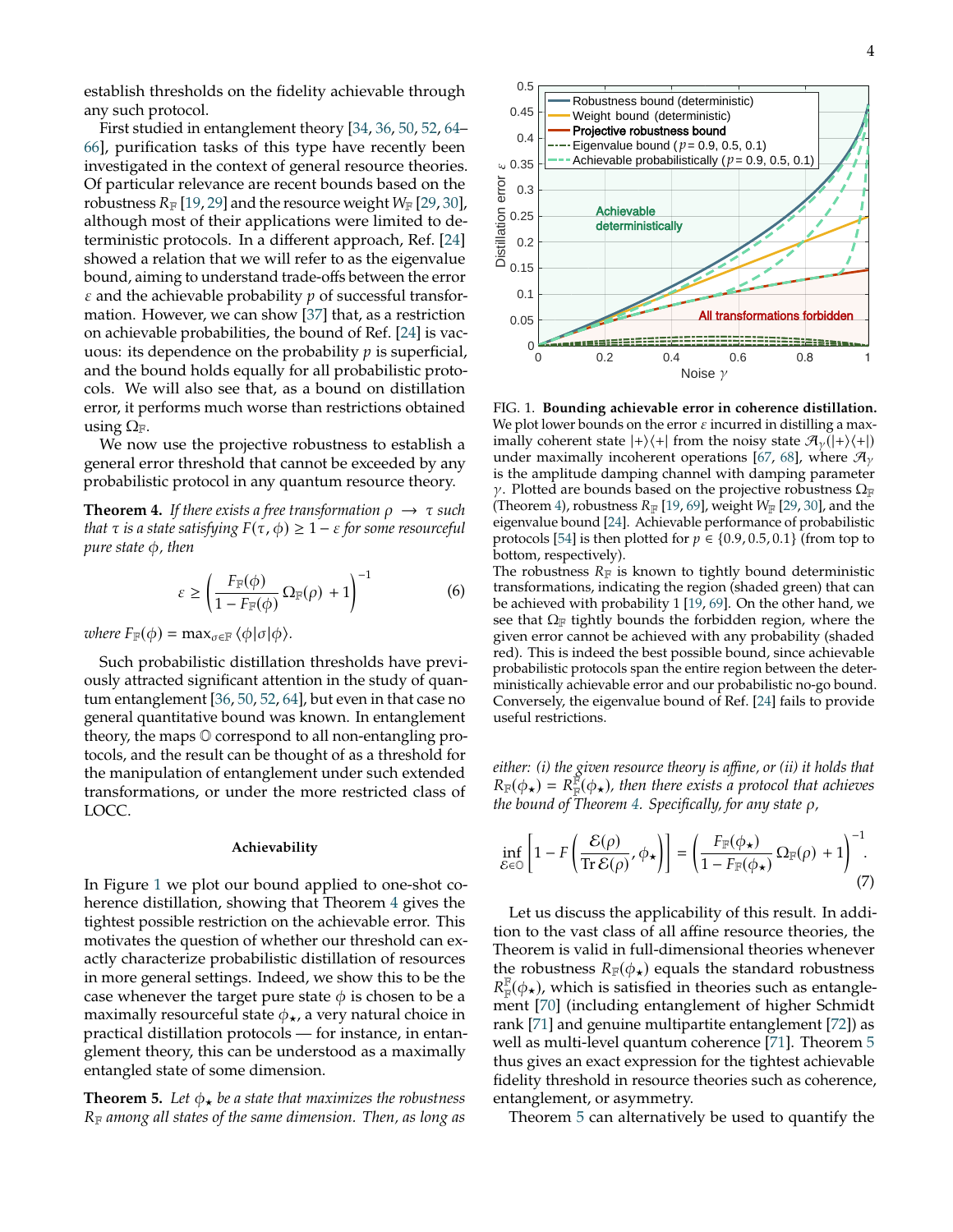maximal resource that can be distilled from  $\rho$  probabilistically, up to given accuracy. For instance, in the resource theory of entanglement with the maximally entangled states  $|\phi_m\rangle = \sum_{i=1}^{\widetilde{m}} \frac{1}{\sqrt{m}} |ii\rangle$ , we have

$$
\sup_{\mathcal{E}\in\mathcal{O}}\left\{m\ \left|F\left(\frac{\mathcal{E}(\rho)}{\mathrm{Tr}\,\mathcal{E}(\rho)},\phi_m\right)\geq 1-\varepsilon\right.\right\}=\left\lfloor\frac{\varepsilon}{1-\varepsilon}\Omega_{\mathbb{F}}(\rho)+1\right\rfloor.\tag{8}
$$

# **Many-copy distillation overheads**

In practice, one often aims to minimize the transformation error by using more input copies of the given state. An important application of Theorem [4](#page-3-1) is to lower bound the overhead required in many-copy transformations.

**Corollary 6.** *Assume that the given resource theory is closed under tensor product, i.e.*  $\sigma \in \mathbb{F} \implies \sigma \otimes \sigma \in \mathbb{F}$ *.* 

Then, any free probabilistic transformation  $\rho^{\otimes n}\ \to\ \tau$  such *that*  $\tau$  *is a state satisfying*  $F(\tau, \phi) \geq 1 - \varepsilon$  *for some resourceful pure state* φ *requires at least* 

$$
n \ge \log_{\Omega_{\mathbb{F}}(\rho)} \frac{(1-\varepsilon) \left[1 - F_{\mathbb{F}}(\phi)\right]}{\varepsilon F_{\mathbb{F}}(\phi)}
$$
(9)

*copies of*  $\rho$ *.* 

We demonstrate the performance of this bound in magic state distillation in Figure [2,](#page-4-5) where we see that it is not much lower than the best known deterministic bound given by the weight  $W_F$  [\[29,](#page-5-22) [30\]](#page-5-8). This could then suggest that employing probabilistic manipulation schemes cannot give significant advantages over deterministic ones in practical error regimes. However, a better understanding of how closely the bounds can be approached by feasible distillation protocols would be required to make definitive conclusions.

#### **Conclusions**

We introduced the projective robustness  $\Omega_{\mathbb{F}}$ , a powerful resource monotone that allowed us to reveal universal restrictions on the manipulation of quantum resources. We established no-go theorems for probabilistic transformations of quantum states in arbitrary resource theories, which in fact become necessary and sufficient for certain types of resources such as all affine theories. We demonstrated the usefulness of the restrictions by applying them to the problem of distillation, establishing bounds that conclusively rule out the possibility of purifying resources in certain error regimes.

Beyond general bounds on the capabilities of all probabilistic protocols as established here, one might be interested in better understanding the achievable performance of resource transformations with some probability, and in particular the possible trade-offs between probabilities and transformation errors. We address this in [\[37\]](#page-5-15)



<span id="page-4-5"></span>FIG. 2. **Bounding probabilistic magic state distillation overhead.** We plot lower bounds on the number of copies of a noisy T state  $\rho = \frac{3}{4} |T\rangle\langle T| + \frac{1}{8} \mathbb{1}$  necessary to distill a noiseless T state  $|T\rangle \propto |0\rangle + e^{i\pi/4} |1\rangle$  [\[2\]](#page-4-2) up to the desired error.  $\Omega_F$  establishes a lower bound on all transformations, including probabilistic ones, while the bounds based on the weight and the robustness both lower bound the deterministic overhead. The region between the projective robustness bound and the deterministic bounds therefore represents the range where deterministic transformations are not allowed, but probabilistic ones might be possible. We furthermore see that  $\Omega_F$  provides a substantial improvement over the eigenvalue bound of Ref. [\[24\]](#page-5-29).

with a complementary approach, also based on convex optimization.

I would like to thank Alexander Streltsov and Ryuji Takagi for useful discussions. This work was supported by the Japan Society for the Promotion of Science (JSPS) KAKENHI Grant No. 21F21015 and the JSPS Postdoctoral Fellowship for Research in Japan.

<span id="page-4-0"></span><sup>∗</sup> [bartosz.regula@gmail.com](mailto:bartosz.regula@gmail.com)

- <span id="page-4-1"></span>[1] C. H. Bennett, D. P. DiVincenzo, J. A. Smolin, and W. K. Wootters, *Mixed-state entanglement and quantum error correction,* Phys. Rev. A **54**[, 3824 \(1996\).](http://dx.doi.org/10.1103/PhysRevA.54.3824)
- <span id="page-4-2"></span>[2] S. Bravyi and A. Kitaev, *Universal quantum computation with ideal Clifford gates and noisy ancillas,* [Phys. Rev. A](http://dx.doi.org/10.1103/PhysRevA.71.022316) **71**, 022316 [\(2005\).](http://dx.doi.org/10.1103/PhysRevA.71.022316)
- <span id="page-4-3"></span>[3] P. M. Alberti and A. Uhlmann, *A problem relating to positive linear maps on matrix algebras,* [Rep. Math. Phys.](http://dx.doi.org/10.1016/0034-4877(80)90083-X) **18**, 163 [\(1980\).](http://dx.doi.org/10.1016/0034-4877(80)90083-X)
- [4] M. A. Nielsen, *Conditions for a Class of Entanglement Transformations,* [Phys. Rev. Lett.](http://dx.doi.org/10.1103/PhysRevLett.83.436) **83**, 436 (1999).
- <span id="page-4-4"></span>[5] G. Vidal, *Entanglement of Pure States for a Single Copy,* [Phys.](http://dx.doi.org/10.1103/PhysRevLett.83.1046) Rev. Lett. **83**[, 1046 \(1999\).](http://dx.doi.org/10.1103/PhysRevLett.83.1046)
- [6] A. Chefles, R. Jozsa, and A. Winter, *On the existence of physical transformations between sets of quantum states,* [Int. J.](http://dx.doi.org/10.1142/S0219749904000031)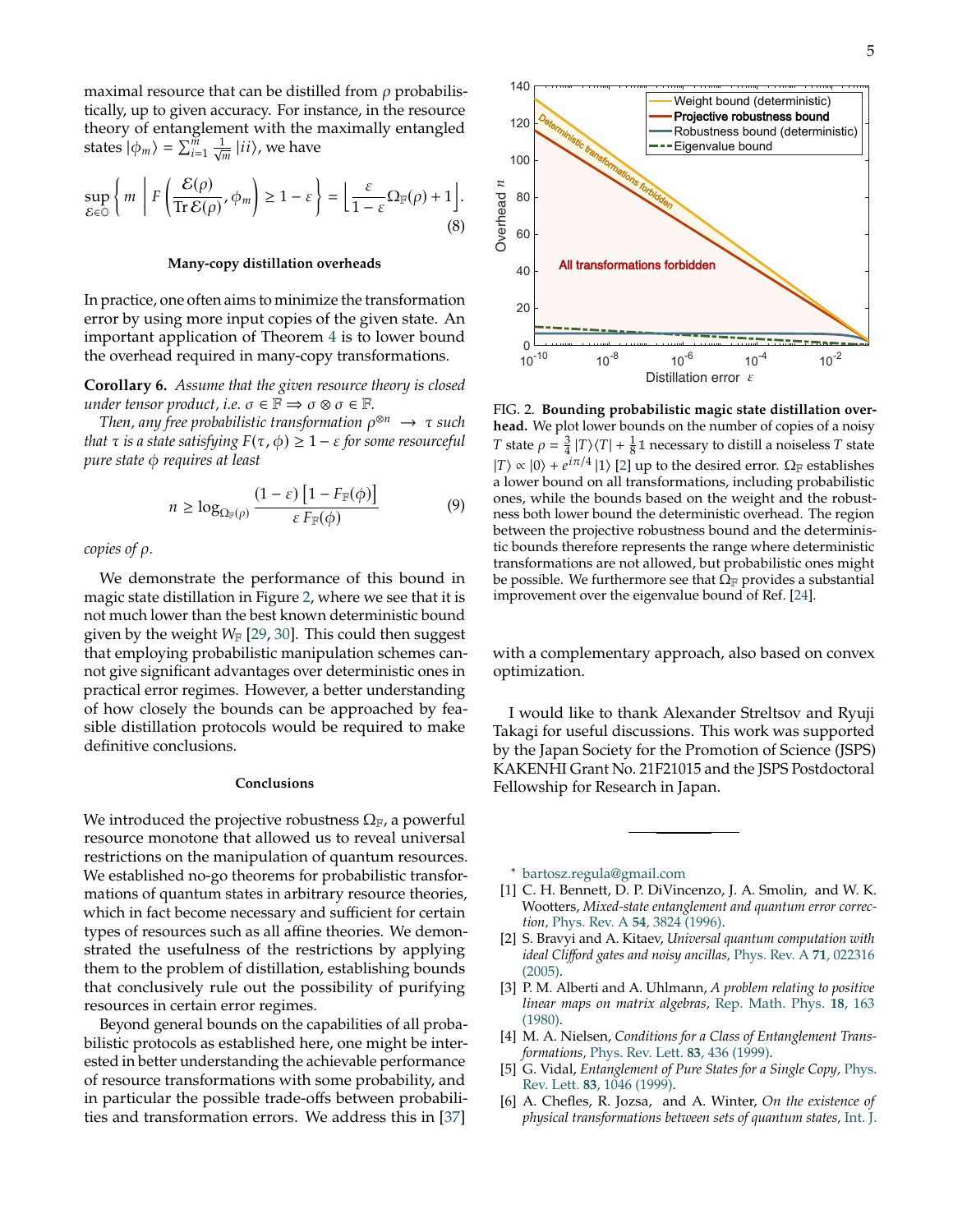[Quantum Inform.](http://dx.doi.org/10.1142/S0219749904000031) **02**, 11 (2004).

- <span id="page-5-9"></span>[7] F. Buscemi, *Comparison of Quantum Statistical Models: Equivalent Conditions for Sufficiency,* [Commun. Math. Phys.](http://dx.doi.org/10.1007/s00220-012-1421-3) **310**, [625 \(2012\).](http://dx.doi.org/10.1007/s00220-012-1421-3)
- <span id="page-5-25"></span>[8] D. Reeb, M. J. Kastoryano, and M. M. Wolf, *Hilbert's projective metric in quantum information theory,* [J. Math. Phys.](http://dx.doi.org/10.1063/1.3615729) **52**[, 082201 \(2011\).](http://dx.doi.org/10.1063/1.3615729)
- [9] T. Heinosaari, M. A. Jivulescu, D. Reeb, and M. M. Wolf, *Extending quantum operations,* [J. Math. Phys.](http://dx.doi.org/10.1063/1.4755845) **53**, 102208 [\(2012\).](http://dx.doi.org/10.1063/1.4755845)
- <span id="page-5-34"></span>[10] M. Horodecki and J. Oppenheim, *Fundamental limitations for quantum and nanoscale thermodynamics,* [Nature Commu](http://dx.doi.org/10.1038/ncomms3059)nications **4**[, 2059 \(2013\).](http://dx.doi.org/10.1038/ncomms3059)
- [11] A. M. Alhambra, J. Oppenheim, and C. Perry, *Fluctuating States: What is the Probability of a Thermodynamical Transition?* Phys. Rev. X **6**[, 041016 \(2016\).](http://dx.doi.org/10.1103/PhysRevX.6.041016)
- <span id="page-5-28"></span>[12] F. Buscemi and G. Gour, *Quantum relative Lorenz curves,* Phys. Rev. A **95**[, 012110 \(2017\).](http://dx.doi.org/10.1103/PhysRevA.95.012110)
- <span id="page-5-3"></span>[13] G. Gour, *Quantum resource theories in the single-shot regime,* Phys. Rev. A **95**[, 062314 \(2017\).](http://dx.doi.org/10.1103/PhysRevA.95.062314)
- [14] G. Gour, D. Jennings, F. Buscemi, R. Duan, and I. Marvian, *Quantum majorization and a complete set of entropic conditions for quantum thermodynamics,* [Nature Communications](http://dx.doi.org/10.1038/s41467-018-06261-7) **9**, [5352 \(2018\).](http://dx.doi.org/10.1038/s41467-018-06261-7)
- <span id="page-5-4"></span>[15] R. Takagi and B. Regula, *General Resource Theories in Quantum Mechanics and Beyond: Operational Characterization via Discrimination Tasks,* Phys. Rev. X **9**[, 031053 \(2019\).](http://dx.doi.org/10.1103/PhysRevX.9.031053)
- <span id="page-5-5"></span>[16] Z.-W. Liu, K. Bu, and R. Takagi, *One-Shot Operational Quantum Resource Theory,* [Phys. Rev. Lett.](http://dx.doi.org/10.1103/PhysRevLett.123.020401) **123**, 020401 (2019).
- [17] F. Buscemi, D. Sutter, and M. Tomamichel, *An informationtheoretic treatment of quantum dichotomies,* [Quantum](http://dx.doi.org/10.22331/q-2019-12-09-209) **3**, 209 [\(2019\).](http://dx.doi.org/10.22331/q-2019-12-09-209)
- [18] M. Dall'Arno, F. Buscemi, and V. Scarani, *Extension of the Alberti-Ulhmann criterion beyond qubit dichotomies,* [Quantum](http://dx.doi.org/10.22331/q-2020-02-20-233) **4**[, 233 \(2020\).](http://dx.doi.org/10.22331/q-2020-02-20-233)
- <span id="page-5-6"></span>[19] B. Regula, K. Bu, R. Takagi, and Z.-W. Liu, *Benchmarking one-shot distillation in general quantum resource theories,* [Phys.](http://dx.doi.org/10.1103/PhysRevA.101.062315) Rev. A **101**[, 062315 \(2020\).](http://dx.doi.org/10.1103/PhysRevA.101.062315)
- <span id="page-5-0"></span>[20] W. Zhou and F. Buscemi, *General state transitions with exact resource morphisms: A unified resource-theoretic approach,* [J.](http://dx.doi.org/10.1088/1751-8121/abafe5) [Phys. A: Math. Theor.](http://dx.doi.org/10.1088/1751-8121/abafe5) **53**, 445303 (2020).
- <span id="page-5-1"></span>[21] M. Horodecki and J. Oppenheim, *(Quantumness in the context of) Resource theories,* [Int. J. Mod. Phys. B](http://dx.doi.org/10.1142/S0217979213450197) **27**, 1345019 [\(2013\).](http://dx.doi.org/10.1142/S0217979213450197)
- <span id="page-5-2"></span>[22] E. Chitambar and G. Gour, *Quantum resource theories,* [Rev.](http://dx.doi.org/10.1103/RevModPhys.91.025001) Mod. Phys. **91**[, 025001 \(2019\).](http://dx.doi.org/10.1103/RevModPhys.91.025001)
- <span id="page-5-7"></span>[23] F. G. S. L. Brandão and G. Gour, *Reversible framework for quantum resource theories,* [Phys. Rev. Lett.](http://dx.doi.org/10.1103/PhysRevLett.115.070503) **115**, 070503 (2015).
- <span id="page-5-29"></span>[24] K. Fang and Z.-W. Liu, *No-Go Theorems for Quantum Resource Purification,* [Phys. Rev. Lett.](http://dx.doi.org/10.1103/PhysRevLett.125.060405) **125**, 060405 (2020).
- [25] T. Gonda and R. W. Spekkens, *Monotones in General Resource Theories,* [arXiv:1912.07085](http://arxiv.org/abs/1912.07085) (2019).
- [26] C.-Y. Hsieh, *Resource Preservability,* Quantum **4**[, 244 \(2020\).](http://dx.doi.org/10.22331/q-2020-03-19-244)
- [27] K. Kuroiwa and H. Yamasaki, *General Quantum Resource Theories: Distillation, Formation and Consistent Resource Measures,* Quantum **4**[, 355 \(2020\).](http://dx.doi.org/10.22331/q-2020-11-01-355)
- [28] G. Ferrari, L. Lami, T. Theurer, and M. B. Plenio, *Asymptotic state transformations of continuous variable resources,* [arXiv:2010.00044](http://arxiv.org/abs/2010.00044) (2020).
- <span id="page-5-22"></span>[29] B. Regula and R. Takagi, *Fundamental limitations on distillation of quantum channel resources,* [Nat. Commun.](http://dx.doi.org/10.1038/s41467-021-24699-0) **12**, 4411 [\(2021\).](http://dx.doi.org/10.1038/s41467-021-24699-0)
- <span id="page-5-8"></span>[30] K. Fang and Z.-W. Liu, *No-go theorems for quantum resource purification: New approach and channel theory,*

[arXiv:2010.11822](http://arxiv.org/abs/2010.11822) (2020).

- <span id="page-5-10"></span>[31] G. Gour and C. M. Scandolo, *Dynamical Resources,* [arXiv:2101.01552](http://arxiv.org/abs/2101.01552) (2020).
- <span id="page-5-11"></span>[32] R. Horodecki, P. Horodecki, M. Horodecki, and K. Horodecki, *Quantum entanglement,* [Rev. Mod. Phys.](http://dx.doi.org/10.1103/RevModPhys.81.865) **81**, [865 \(2009\).](http://dx.doi.org/10.1103/RevModPhys.81.865)
- <span id="page-5-12"></span>[33] E. T. Campbell, B. M. Terhal, and C. Vuillot, *Roads towards fault-tolerant universal quantum computation,* [Nature](http://dx.doi.org/10.1038/nature23460) **549**, 172 [\(2017\).](http://dx.doi.org/10.1038/nature23460)
- <span id="page-5-13"></span>[34] H.-K. Lo and S. Popescu, *Concentrating entanglement by local actions: Beyond mean values,* Phys. Rev. A **63**[, 022301 \(2001\).](http://dx.doi.org/10.1103/PhysRevA.63.022301)
- [35] W. Dür, G. Vidal, and J. I. Cirac, *Three qubits can be entangled in two inequivalent ways,* Phys. Rev. A **62**[, 062314 \(2000\).](http://dx.doi.org/10.1103/PhysRevA.62.062314)
- <span id="page-5-14"></span>[36] M. Horodecki, P. Horodecki, and R. Horodecki, *General teleportation channel, singlet fraction, and quasidistillation,* Phys. Rev. A **60**[, 1888 \(1999\).](http://dx.doi.org/10.1103/PhysRevA.60.1888)
- <span id="page-5-15"></span>[37] B. Regula, *Tight constraints on probabilistic convertibility of quantum states,* [arXiv:2112.11321](https://arxiv.org/abs/2112.11321) (2021).
- <span id="page-5-16"></span>[38] E. B. Davies and J. T. Lewis, *An operational approach to quantum probability,* [Commun. Math. Phys.](http://dx.doi.org/10.1007/BF01647093) **17**, 239 (1970).
- <span id="page-5-17"></span>[39] M. Ozawa, *Quantum measuring processes of continuous observables,* [J. Math. Phys.](http://dx.doi.org/10.1063/1.526000) **25**, 79 (1984).
- <span id="page-5-18"></span>[40] G. Vidal, *Entanglement monotones,* [Journal of Modern Optics](http://dx.doi.org/10.1080/09500340008244048) **47**[, 355 \(2000\).](http://dx.doi.org/10.1080/09500340008244048)
- <span id="page-5-19"></span>[41] G. Vidal and R. Tarrach, *Robustness of entanglement,* [Phys.](http://dx.doi.org/10.1103/PhysRevA.59.141) Rev. A **59**[, 141 \(1999\).](http://dx.doi.org/10.1103/PhysRevA.59.141)
- <span id="page-5-20"></span>[42] N. Datta, *Min- and Max-Relative Entropies and a New Entanglement Monotone,* [IEEE Transactions on Information](http://dx.doi.org/10.1109/TIT.2009.2018325) Theory **55**[, 2816 \(2009\).](http://dx.doi.org/10.1109/TIT.2009.2018325)
- <span id="page-5-21"></span>[43] M. Lewenstein and A. Sanpera, *Separability and Entanglement of Composite Quantum Systems,* [Phys. Rev. Lett.](http://dx.doi.org/10.1103/PhysRevLett.80.2261) **80**, 2261 [\(1998\).](http://dx.doi.org/10.1103/PhysRevLett.80.2261)
- <span id="page-5-23"></span>[44] R. Takagi, B. Regula, K. Bu, Z.-W. Liu, and G. Adesso, *Operational Advantage of Quantum Resources in Subchannel Discrimination,* [Phys. Rev. Lett.](http://dx.doi.org/10.1103/PhysRevLett.122.140402) **122**, 140402 (2019).
- [45] R. Uola, T. Bullock, T. Kraft, J.-P. Pellonpää, and N. Brunner, *All Quantum Resources Provide an Advantage in Exclusion Tasks,* [Phys. Rev. Lett.](http://dx.doi.org/10.1103/PhysRevLett.125.110402) **125**, 110402 (2020).
- [46] A. F. Ducuara and P. Skrzypczyk, *Operational Interpretation of Weight-Based Resource Quantifiers in Convex Quantum Resource Theories,* [Phys. Rev. Lett.](http://dx.doi.org/10.1103/PhysRevLett.125.110401) **125**, 110401 (2020).
- <span id="page-5-24"></span>[47] E. Haapasalo, M. Sedlák, and M. Ziman, *Distance to boundary and minimum-error discrimination,* [Phys. Rev. A](http://dx.doi.org/10.1103/PhysRevA.89.062303) **89**, [062303 \(2014\).](http://dx.doi.org/10.1103/PhysRevA.89.062303)
- <span id="page-5-26"></span>[48] P. J. Bushell, *Hilbert's metric and positive contraction mappings in a Banach space,* [Arch. Rat. Mech. Anal.](http://dx.doi.org/10.1007/BF00247467) **52**, 330 (1973).
- <span id="page-5-27"></span>[49] E. Kohlberg and J. W. Pratt, *The Contraction Mapping Approach to the Perron-Frobenius Theory: Why Hilbert's Metric?* [Math. Oper. Res.](https://www.jstor.org/stable/3689541) **7**, 198 (1982).
- <span id="page-5-30"></span>[50] A. Kent, *Entangled Mixed States and Local Purification,* [Phys.](http://dx.doi.org/10.1103/PhysRevLett.81.2839) Rev. Lett. **81**[, 2839 \(1998\).](http://dx.doi.org/10.1103/PhysRevLett.81.2839)
- [51] E. Jane, *Purification of two-qubit mixed states,* Quant. Inf. Comput. **2**, 348 (2002), [arXiv:quant-ph/0205107.](http://arxiv.org/abs/quant-ph/0205107)
- <span id="page-5-35"></span>[52] P. Horodecki and M. Demianowicz, *Fidelity thresholds in single copy entanglement distillation,* [Physics Letters A](http://dx.doi.org/10.1016/j.physleta.2006.01.024) **354**, [40 \(2006\).](http://dx.doi.org/10.1016/j.physleta.2006.01.024)
- <span id="page-5-31"></span>[53] B. Regula, K. Fang, X. Wang, and M. Gu, *One-shot entanglement distillation beyond local operations and classical communication,* New J. Phys. **21**[, 103017 \(2019\).](http://dx.doi.org/10.1088/1367-2630/ab4732)
- <span id="page-5-32"></span>[54] K. Fang, X. Wang, L. Lami, B. Regula, and G. Adesso, *Probabilistic Distillation of Quantum Coherence,* [Phys. Rev.](http://dx.doi.org/10.1103/PhysRevLett.121.070404) Lett. **121**[, 070404 \(2018\).](http://dx.doi.org/10.1103/PhysRevLett.121.070404)
- <span id="page-5-33"></span>[55] K.-D. Wu, T. Theurer, G.-Y. Xiang, C.-F. Li, G.-C. Guo, M. B. Plenio, and A. Streltsov, *Quantum coherence and state*